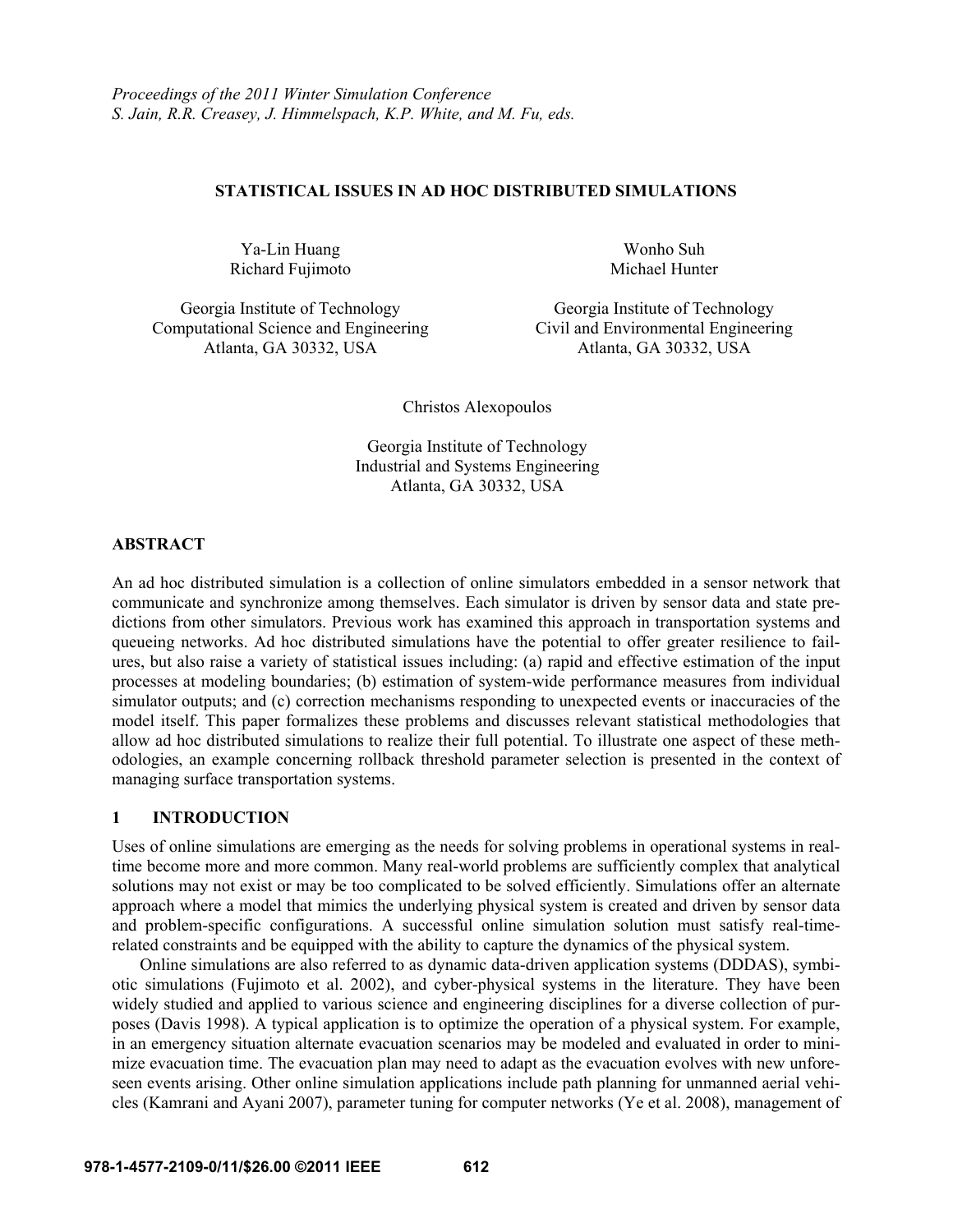semiconductor manufacturing systems (Low et al. 2005), and optimization of surface transportation systems (Hunter et al. 2009a; Hunter et al. 2009b). Online simulations are also used to better understand and gain insights into the physical systems that are difficult or impossible to observe. Example applications include identifying an accident using cell phone data (Madey, Szabo, and Barabási 2006; Madey et al. 2007) and determining the boundary conditions of fluid-thermal systems (Knight, Rossman, and Jaluria 2006; Knight et al. 2007).

Many existing approaches to online simulations are centralized: sensor data are transmitted to a specific location and the simulation results (instructions or stimuli) are used to optimize the physical system. Communication can be problematic in so far as they consume energy and may incur large delays. For some sensor nodes the ratio of power consumption for communication compared to computation can be up to 10,000 to 1 (Zhao and Guibas 2004). Also communication failures may impact the effectiveness of online simulations; they must be expected in sensor networks especially under critical environmental conditions (e.g., inclement weather resulting in battery fail and radio interference). Scalability is another concern. In the centralized paradigm, modeling an enlarged physical system requires more computing resources and communication bandwidth in order to produce results in a timely fashion. These observations motivate replacing the centralized method by embedding simulations within the sensor network itself.

Ad hoc distributed simulations are an approach to real-time system monitoring, analysis, and operation optimization that involves embedding online simulations into the sensor network covering the physical system of interest. An ad hoc distributed simulation contains a collection of autonomous simulators (or logical processes in distributed simulation terminology), each modeling a portion of the physical system, referred to here as *coverage* or *modeling area*. The coverage areas can overlap. The simulation is constructed in a bottom-up fashion, as opposed to the top-down approach used by traditional distributed simulations where the physical system is partitioned into non-overlapping segments. Instead, in an ad hoc distributed simulation each logical process (LP) selects the modeling area based on its local objectives while collectively the LPs model the entire physical system. An optimistic, i.e., rollback-based synchronization approach is used where the simulation allows the LPs to advance ahead of other LPs. Figure 1 depicts an ad hoc distributed simulation. The grid represents the physical system; the LPs are co-located with the sensors, and the modeling areas are the regions shown on the grid. This figure also serves as an illustrative example for the following where the features of ad hoc distributed simulations are discussed.



Figure 1: Illustration of an ad hoc distributed simulation

The designation of the area(s) modeled by each LP can be arbitrary. In some cases, an LP may select its modeling area in order to perform some local monitoring tasks such as predicting the travel time for a particular vehicle in a transportation network. Our previous work serves as an example where the LPs reside in vehicles while the sensors may be co-located with road-side cabinets or traffic signals (Hunter et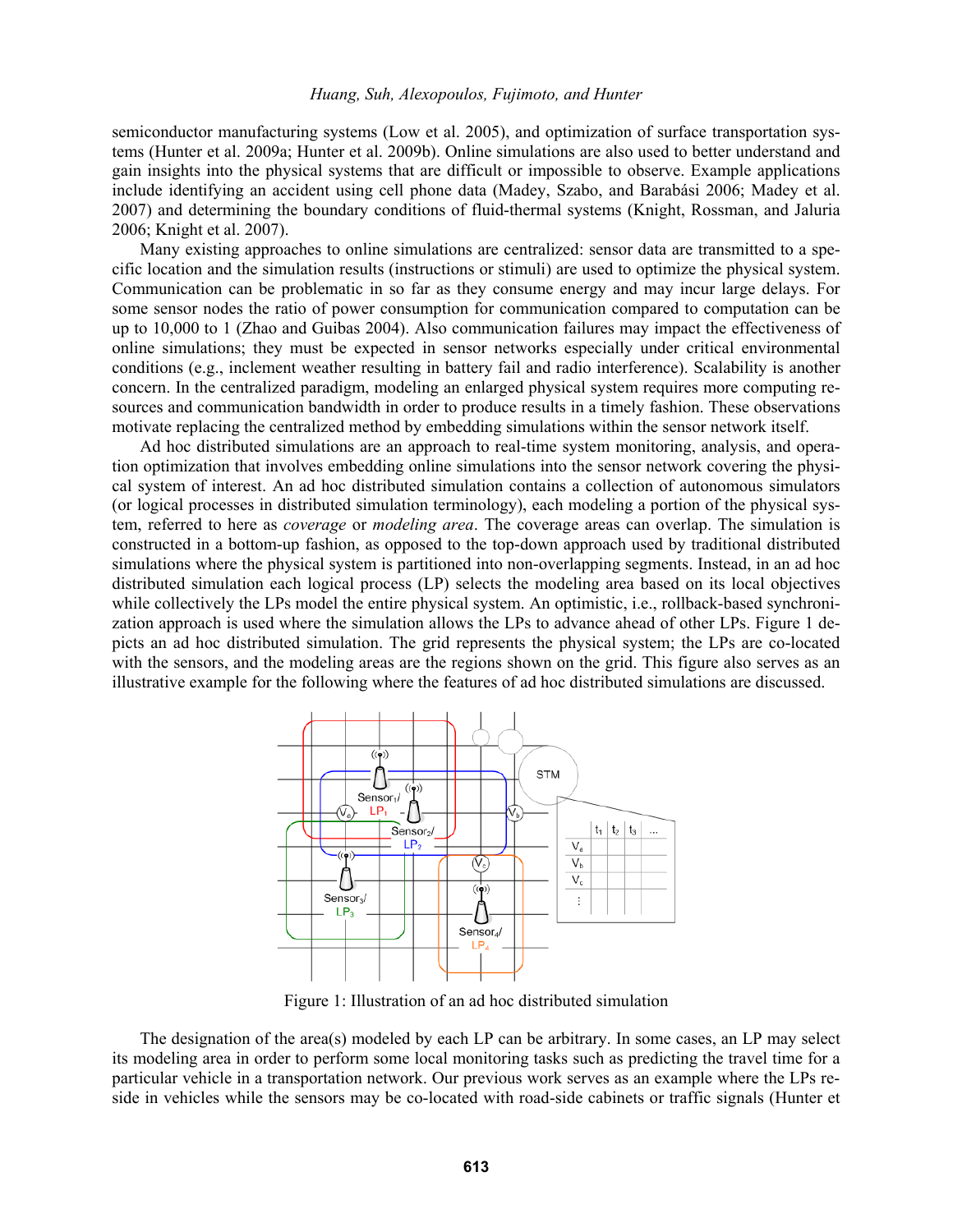al. 2009a; Hunter et al. 2009b). In other cases, the model may simply predict future states of the area covered by a sensor. In Figure 1 each LP models the designated rectangular region covered by the corresponding sensor. This approach distributes the computational load and potentially reduces data transmission costs. It may lead to situations where some parts of the physical system are modeled by multiple LPs (e.g.,  $V_a$  in Figure 1) while others are left uncovered (e.g.,  $V_b$  in Figure 1). The former case introduces redundancy, offering the potential for greater robustness (resilience to failures), which differentiates the ad hoc approach from traditional distributed simulations where the system is perfectly partitioned so that each segment is modeled by exactly one LP. This may also increase prediction accuracy because multiple LPs will be used to provide state predictions. In addition, widely varying predictions by different LPs may be indicative of a malfunctioning LP (e.g., caused by incorrect model assumption or inaccurate sensor data) or an LP that has detected changes in system behavior in advance of other LPs.

LPs in an ad hoc distributed simulation may change their modeling areas as the simulation progresses, as might be the case for applications involving mobile components. For example, LPs monitoring a surface transportation system may be deployed in vehicles or handheld computing devices (e.g., GPS devices or smart phones). An LP might adjust its modeling area based on vehicle movements and driver's desires to receive predictions concerning the remainder of the planned route.

Current and future state predictions are shared among LPs via a construct called space time memory (STM; see Figure 1). The STM holds time-stamped system state updates from different LPs; the time interval associated with an update specifies when the update is valid. Other LPs may then read a system state by specifying the name of the desired variable and a timestamp. For example both  $LP_1$  and  $LP_2$  in Figure 1 update  $V_a$  while LP<sub>3</sub> reads  $V_a$ . This approach is different from that used in traditional distributed simulations where the LPs are notified by events exchanged via messages. The STM aggregates state updates for the same variable produced by different LPs. Realization of the STM depends on the physical system in which the ad hoc distributed simulation executes. Ideally, the STM should be implemented in a distributed fashion over the simulation infrastructure, but could, in principle, be implemented centrally.

The optimistic synchronization method used in ad hoc distributed simulations allows LPs to predict future system states without necessarily waiting for other LPs. If certain desired state information is not available upon request, LPs may approximate the missing state information based on past state information or similar variables/objects. The approximation could be inaccurate and hence LPs rely on the rollback mechanism to detect disagreement between the used data and the predictions later produces by other LPs or the field data from sensors. Similarly, if the data previously received by an LP is determined to be in error, the rollback mechanism may be utilized to correct the erroneous data. The rollback mechanism, which is not unlike that used in Time Warp, rewinds the LP back to a time prior to when it started using the invalid data. It restores the previous system state and restarts the simulation with the "correct" data according to the currently available updates. Furthermore, the predictions produced by the LP prior to this rollback might be contaminated by the invalid input data; they should be revoked, resulting in recomputing the projections for the affected system states. Cascaded rollbacks are possible.

In this paper, we explore several open research issues that arise in ad hoc distributed simulations. The discussion is organized around the life cycle of a modeling and simulation study. Then, the remainder of the paper examines one specific issue, namely the design of the rollback triggering mechanism in the context of online management of traffic networks. Section 2 presents the analysis issues, Section 3 focuses on a transportation example, and Section 4 ends with concluding remarks.

# **2 ANALYSIS ISSUES**

Ad hoc distributed simulations introduce a number of analysis issues. A typical simulation study includes the following steps: (1) problem formulation, (2) conceptual model development/validation and data collection, (3) simulation program development, verification, and validation, (4) experimental design and execution, (5) output analysis, and (6) result documentation (Law 2007). Here, we are primarily concerned with steps 2, 4, and 5 where the choice of simulation analysis methodology influences the design.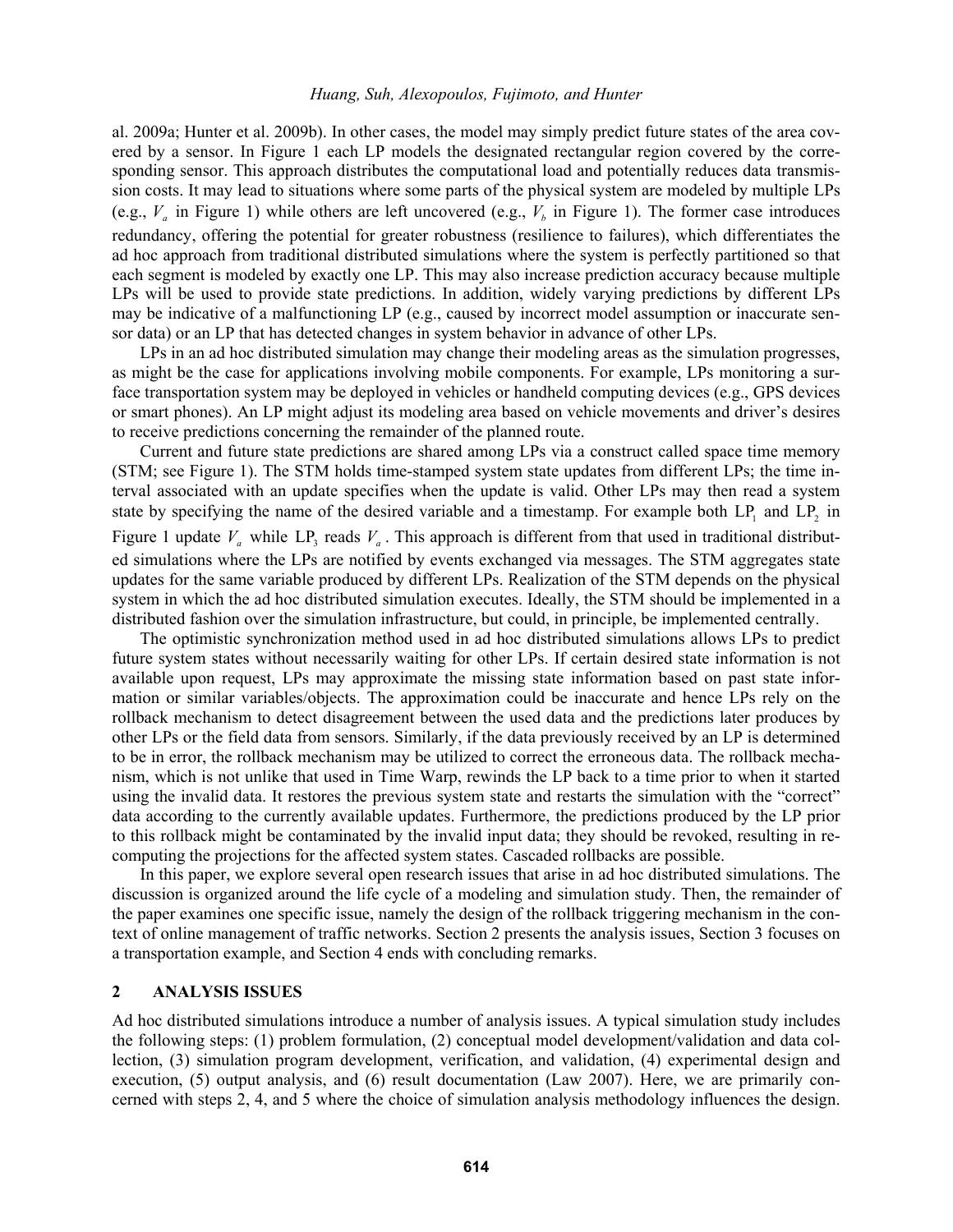The issues regarding input data analysis (data collection and data model construction) are discussed in Section 2.1. Section 2.2 explores experiment design, Section 2.3 considers model execution and adaptation, and Section 2.4 focuses on output analysis.

#### **2.1 Input Data Analysis**

Each LP in an ad hoc distributed simulation is essentially a conventional sequential simulation, but its input processes must be estimated using real-time data and it is subject to rollbacks. In particular, the input data that are used to construct appropriate input process models are generated by other LPs and/or sensors. A central problem concerns the definitions of these input processes. The data may have not only complex autocorrelation structures but also cross-dependencies due to the overlapping nature of the various LPs.

One possible approach for input approximation in an ad hoc distributed simulation was applied in transportation systems (Fujimoto et al. 2007; Hunter et al. 2009a; Hunter et al. 2009b). These papers listed three possible data sources for input process estimation: (1) projected state information from other LPs, (2) real-time traffic sensor data, and (3) historical traffic behavior patterns. In those experiments, boundary input rates of LPs were estimated based on the aggregated traffic flow rate predictions within rolling time windows.

The operations research literature contains several state-of-the-art methods for estimating dependent input processes (Biller and Ghosh 2006, Chick 2006) as well as methods for generating sample paths from such processes (Devroye 2006, Leemis 2006). These methods are typically time-consuming and are not designed for data sets that are generated from statistically dependent simulations. Therefore, their applicability in the dynamic setting of ad hoc distributed simulations is challenging, if not prohibitive.

Huang et al. (2010, 2011) adopted the paradigm of Whitt (1982, 1983) to model open queueing networks with independent routings. The arrival processes of the links between LPs' modeling areas are approximated by renewal processes with gamma-distributed interarrival times; the distribution parameters are estimated based on the data observed within rolling time windows. This approach is limited to open queueing networks, and its applicability to closed queueing systems, queueing networks with statedependent routings, and transportation systems is currently under investigation.

Another issue concerning input approximation relates to the sampling mechanisms and sizes of the pertinent real-time data sets. If the constituent simulations are in steady state, extending the sampling period allows for improved input estimates. However, long sampling periods introduce challenges, including (1) higher computational requirements to perform input data analysis and (2) slower response to system transitions from stable conditions. The latter is a consequence of LPs modeling only portions of the entire physical system: changes to a specific part of the system would not be revealed to other LPs until the corresponding LPs share the information. This slow transient tracking may be undesirable and errorprone especially for the applications intended to capture changes in system behavior or anomalous events.

A method for obtaining more observations within a fixed sampling period is by deploying multiple LPs to model the overlapping area. The data grow in proportion to the number of LPs, allowing state variables to be estimated from an aggregation of the data from multiple LPs. However, the potential overlaps between the LPs' coverage areas result in correlated data streams; such correlations must be handled with care. Simple aggregation methods based on the mean or median are not suitable in general. In addition, regardless of the underlying aggregation method, the predictions from various LPs may be weighted differently. Greater weight could be given to the LPs projecting with higher fidelity, which is affected by the sensor capability, the computational power, or the modeling level of detail, to mention a few.

Finally, recall that ad hoc distributed simulations are online simulations embedded in sensor networks. Prediction accuracy is an objective, but speedy (faster than real-time) execution is the key to their applicability. The execution efficiency is controlled by many factors and the best approximation to the underlying data model is determined by not only the quality of the data sets but also the effectiveness of the input analysis methods under the computational resource constraints.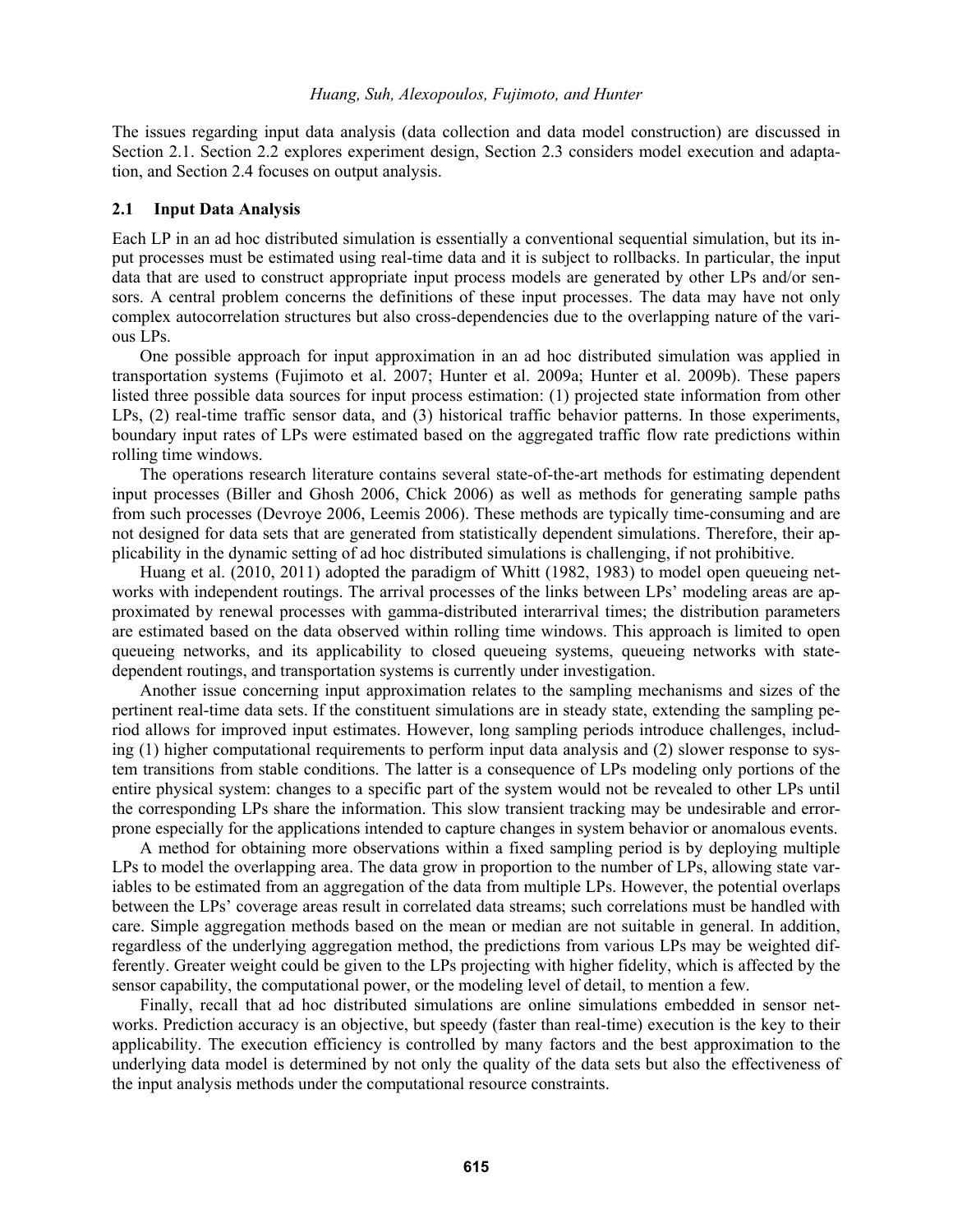### **2.2 Experiment Design**

The first issue encountered in designing experiments using the ad hoc approach concerns the assignment of coverage areas to LPs. We refer to this as the *system partitioning problem*. One solution is to assign each LP the area within which sensor data are locally available. This is cost effective with respect to communication as sensor data are consumed locally; long-distance transmission is not required. However, local data alone may be insufficient for making useful predictions or recommendations. Some applications may benefit from separating the physical system based on component similarity rather than geographical location. Examples include the systems involving a high level of interactions between components of the same category but very few across categories, e.g., modeling of computer virus spread in the Internet and information diffusion in social networks. A more general consideration would be the computational resource restrictions imposed by the devices where simulations are executed. The balance between the resource restrictions, the LP deployment/configuration complexities, and the desired output measures creates complex dependency between LPs, which is not yet completely understood.

A related issue concerns the choice of shared information. Ideally, an LP would share as much information as possible. However, communication and computational limitations (the simulation must execute faster than real-time in most applications) impede the ideal configuration. The chosen information must be sufficient to drive the input processes of other LPs and allow for the identification of state changes so that rollbacks, when necessary, may be utilized efficiently to catch up to system dynamics.

The *system coverage problem*, which refers to how many LPs are required to model a segment, has a potentially significant influence over output measure accuracy. Intuitively, a large number of LPs are preferred as this should increase the rate at which a system transient is recognized. However, a key aspect of multiple LPs will be the ability to distinguish between the LPs that are indicating changes in system states versus "outliers," not reflecting a true system trend.

### **2.3 Model Execution and Adaptation**

Sensor networks, where ad hoc distributed simulations are most likely to be carried out, are highly constrained environments with significant limitations and deficiencies. Limited battery energy necessitates a balance between the sensing and the simulation tasks, within which both computation and communication compete with each other for resources such as power. The computation is demanded for real-time response while the CPU clock speed and the memory storage may not be as powerful as in modern day computers. Wireless communications suffer from limited bandwidth, potential large latencies, and are error-prone. Since LP failures could be frequent, the presence of replicates is important to improve the robustness of the ad hoc approach.

The rollback mechanism in ad hoc distributed simulations enables recovery from the usage of incorrect input models. Optimistic synchronization mechanisms, i.e., those based on rollback, allow LPs to advance as much as possible without being held back by slower LPs. If a requested system state (as input to the simulation) is unavailable, the LP may approximate the input rather than wait. Approximation can be based on inference from historical or real-time data that are readily available; each method has different influences on the accuracy of the interim system state predictions. Nevertheless, the final prediction relies heavily on how the invalid input models are identified and corrected by the rollback mechanism, or specifically the rollback triggering criterion.

Good rollback triggering criterion must successfully differentiate between uses of invalid input data and normal statistical fluctuations. LPs do not need to be rolled back if differences between the adopted input model and the corresponding system state are the results of pure randomness or the expected patterns of fluctuations. As a consequence, one major issue is to define the acceptable level of difference between two models. In some cases it may be useful to evaluate the sensitivity of output metrics to variations in input data. A straightforward method would be to specify a tolerance range with fixed width. However, the appropriate width varies across cases; there is no general guideline to follow. Setting the width in a relative sense is a more reliable alternative (e.g., allowing a 10% deviation). With regard to sta-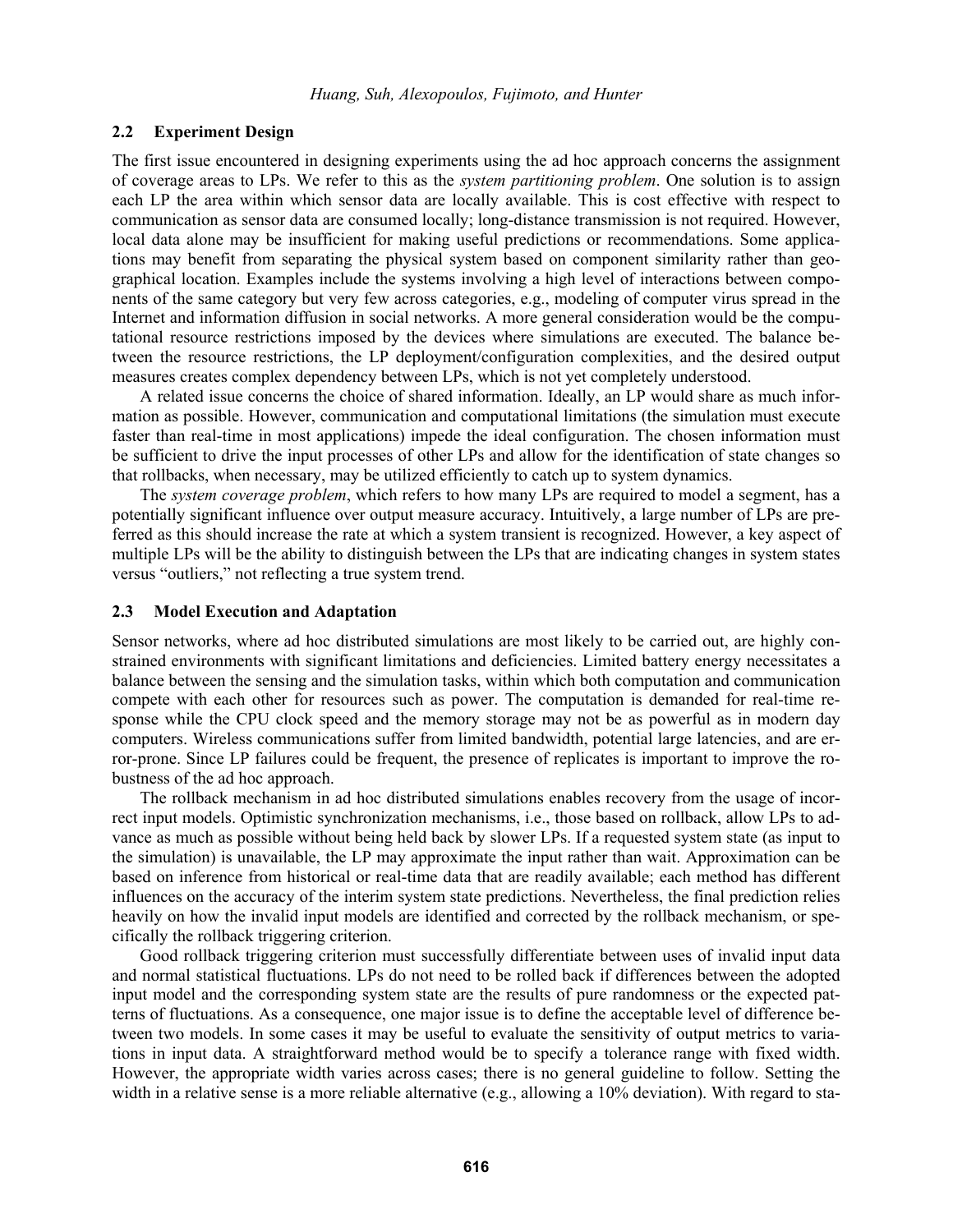tistical hypothesis tests, increasing the tolerance can be done by choosing a lower significance level, that is, lowering the probability of rejecting the null hypothesis that two models are statistically identical. However, this would potentially increase the type II error (i.e., failing to reject the false hypothesis of two models being considered identical).

Resource constraints add complexities to designing a rollback mechanism. The rollback mechanism clearly impacts the amount of required computation and communication resources, or more generally the amount of power to be consumed. When power is a limiting factor, it must be considered how to achieve the best mapping of an ad hoc distributed simulation over the available computing resources. In some cases, restricted optimism might be a solution to sacrifice execution efficiency in order to save resources from being excessively consumed by rollbacks.

# **2.4 Output Analysis**

Statistical analysis of output data from ad hoc distributed simulations introduces several challenges not present in conventional simulations. First, the overall predictions from an ad hoc distributed simulation are tightly coupled with the complex mechanisms involved in input process approximations as well as the rollback mechanism. While the simulation literature contains methods for adjusting point estimates and confidence intervals for the performance measures from conventional simulations to account for uncertainties in input parameters (Chick 2006, Zouaoui and Wilson 2004), these procedures are not suitable for the dynamic nature of ad hoc distributed simulations.

In steady-state simulations, removal of the initial transient effects is complicated by the rollback mechanism. In conventional simulations, this problem can be addressed by batching (Alexopoulos and Goldsman 2004). The batch means method is not directly applicable in ad hoc distributed simulations because the output processes can exhibit temporary departures from stationary state (e.g., due to communication failures or incident-driven changes to the field data).

Estimation of metrics spanning multiple LPs is also challenging. For example, estimating the distributions of travel times in an ad hoc traffic or queueing network simulation involves various complications. Consider the estimation of the mean travel time of a unit across a route, a rather trivial problem for conventional simulations. In an ad hoc distributed simulation, a route may cross areas covered by different (potentially overlapping) LPs. If the route is acyclic one can form an optimal linear combination of the estimators from corresponding LPs. If units can follow cyclic routes, as in queueing networks with probabilistic routing mechanisms, this estimation problem becomes even more difficult.

# **3 AD HOC TRANSPORTATION SIMULATIONS**

As pointed out in Sections 2.2 and 2.3, rollback threshold selection is complicated by the tradeoffs among simulation objectives, rollback mechanism designs, and computing constraints. Selected threshold measures need to be sensitive to state changes so that rollbacks can be triggered to capture system dynamics, but not so sensitive as to result in a large number of unnecessary rollbacks. This section explores the performance of different rollback threshold selections under various traffic conditions.

### **3.1 Previous Work**

Our initial experiments were conducted on a notional intersection arterial model (Fujimoto et al. 2007; Hunter et al. 2009a; Hunter et al. 2009b). In these experiments, three stationary configurations with constant arrival rates were tested along with a configuration where the arrival rate was significantly raised over time. Initial results from these experiments demonstrated the positive potential of ad hoc distributed simulations with regard to predictions in transportation systems. While the previous experiments focused on overall performance of the ad hoc approach in different traffic conditions with the predetermined parameter setup, here we delve more deeply into the parameter selection, evaluating the performance of the ad hoc approach with different rollback threshold configurations under various traffic conditions. The goal of this sensitivity analysis is to give greater insight into the ad hoc approach.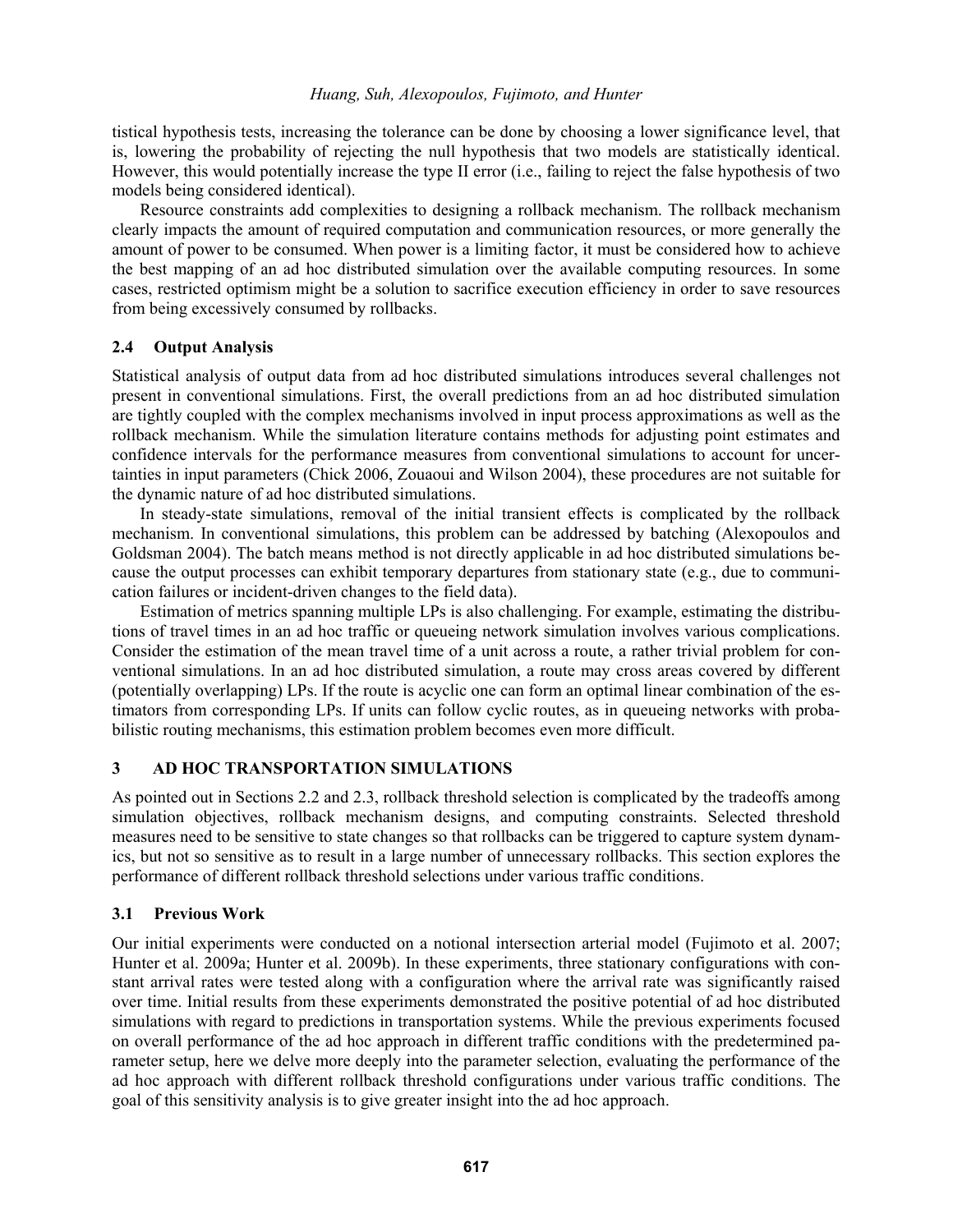### **3.2 Experimental Environment and Traffic Network**

VISSIM, a widely used off-the-shelf traffic simulation program, is utilized for this study. VISSIM is a discrete, stochastic, time-stepped microscopic simulation software package that models a wide range of traffic systems including freeways, arterials, and public transit operations (PTV 2009). The experiments are performed over a set of heterogeneous personal computers connected through a local area wireless network. In total, 11 machines are utilized: one for the STM and each of the remaining ten assigned one LP. Each machine is a laptop computer with a 2.2 GHz dual-core CPU and 2 GB RAM.

Figure 2 illustrates the modeled traffic network. This Manhattan-style 3-by-6 grid network consists of a two-way, 8-lane road (Fifth Street) with all other roads being two-way, 4-lane facilities. Each LP models a 3-by-3 grid network. Five LPs (LPs 1–5) simulate the 3-by-3 grid network covering the western half of the network (white box in Figure 2), and the remaining five (LPs 6–10) model the eastern half of the network (grey box in Figure 2). It is assumed that LPs 1–5 are preconfigured to model the designated scenario area at the start of a run. LPs 6–10 may experience a rollback when the currently used boundary link flow rate and the average of corresponding predictions provided by LPs 1–5 differ by a preset threshold. The duration of each experiment is 90 minutes in simulation time, including a 30-minute warm-up to allow the system to reach steady state; the data from the warm-up period are ignored.



Figure 2: Modeled traffic network

#### **3.3 Scenarios**

The value of rollback threshold may influence the communication overhead and the output accuracy. Intuitively, a smaller threshold value would improve the accuracy while introduce more rollbacks and communication overhead. Thirty scenarios are constructed, which involve five different threshold values, four different initial traffic flow rates, and four different levels of flow rate increase; details are summarized in the first four columns of Table 2. For example, Scenarios 1–5 have different thresholds (60, 150, 240, 330, and 420 veh/hr, respectively) while their traffic conditions are identical: initial flow rate 100 veh/hr and a 400 veh/hr increase in flow rate at simulation time 20 minutes. The threshold of 60 veh/hr is equivalent to 2 vehicles per signal cycle length (2 minutes). Although these scenarios cannot represent all possible traffic conditions, they serve as a general view on the relationship between the rollback threshold value and the prediction accuracy. Ten replications are performed for each scenario. The results are compared with the "ground truth," which is generated by modeling the entire network in a sequential fashion; similarly, 10 independent replications are executed for each corresponding traffic condition.

#### **3.4 Results and Discussion**

We study the influences of different rollback threshold values by evaluating the mean absolute error (MAE) of the flow rate estimates of Link 4. The definitions are in Equation (1) and Table 1: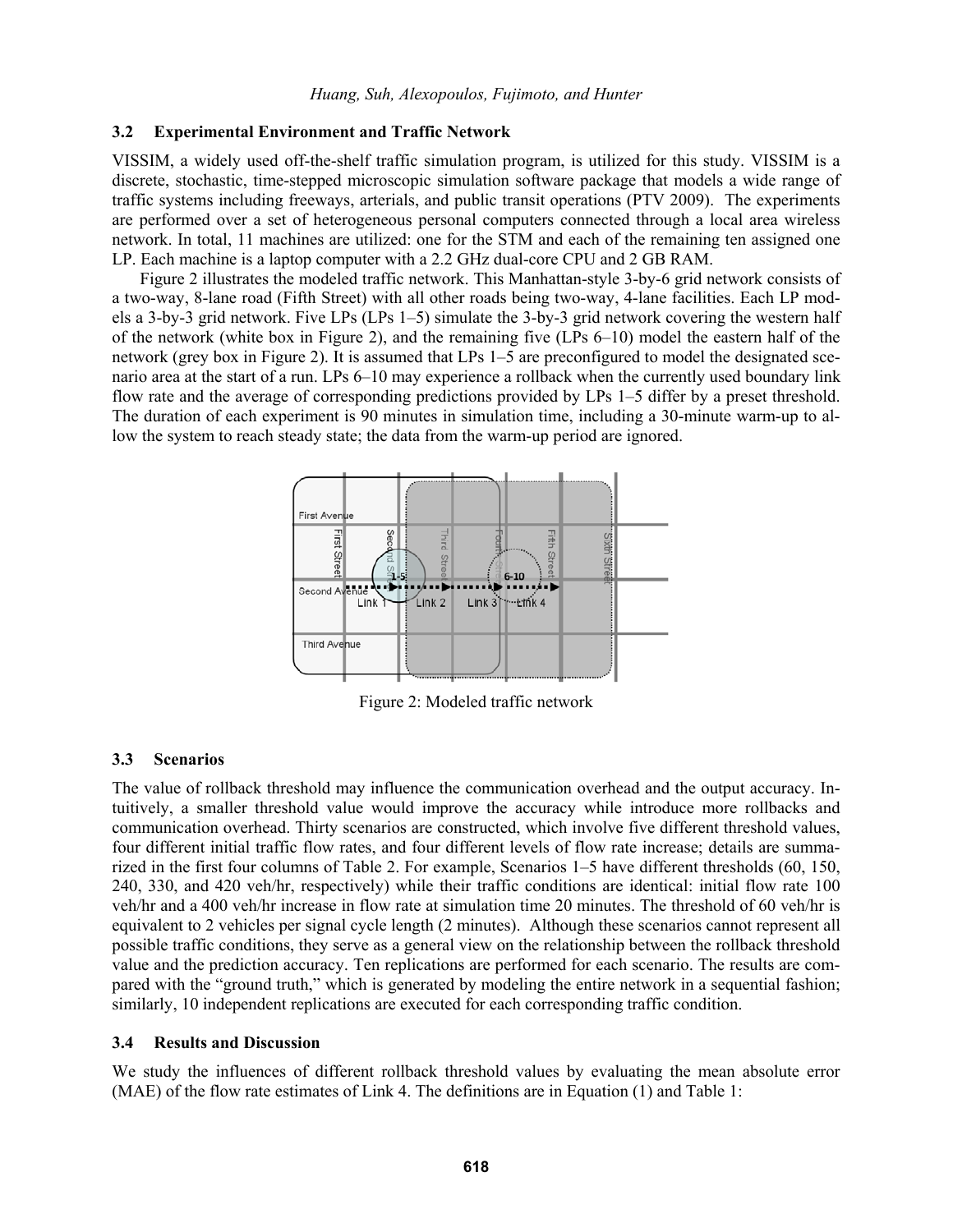$$
\text{MAE} = \frac{1}{T} \sum_{t=1}^{T} \text{MAE}_t \text{ where } \text{MAE}_t = \frac{1}{10} \sum_{i=1}^{10} |\text{AdHocRun}_{i,t} - \text{GroundTruthAverage}_t|
$$
 (1)

| <b>Notation</b>     | <b>Description</b>                                                                  |  |  |  |
|---------------------|-------------------------------------------------------------------------------------|--|--|--|
| MAE,                | Mean absolute error of the flow rate estimates of Link 4 for simulation time in-    |  |  |  |
|                     | terval $t$                                                                          |  |  |  |
| $AdHocRun_{i,t}$    | Mean flow rate estimates of Link 4 for simulation time interval $t$ , produced by   |  |  |  |
|                     | LPs in $i$ th ad hoc run                                                            |  |  |  |
| GroundTruthAverage. | Mean flow rate estimates of Link 4 for simulation time interval $t$ , averaged over |  |  |  |
|                     | 10 sequential replicated runs                                                       |  |  |  |
| $T = 60$            | Number of simulation intervals                                                      |  |  |  |

Table 1: Measurements summary

Experiment results are shown in Table 2. In general, as the threshold value decreases (i.e., stricter rollback criteria), the overall output accuracy improves while more rollbacks occur. As expected, the smallest threshold value (60 veh/hr) provides the most accurate predictions over all tested traffic conditions. However, in some cases a larger threshold results in better performance in output accuracy than smaller thresholds. For example, the threshold of 330 veh/hr in Scenario 4 produces higher accuracy than the smaller thresholds (150 veh/hr and 240 veh/hr in Scenarios 2 and 3, respectively) between 31–50 minutes. We believe that this inconsistency is due to the fact that the difference between the initial flow rate and the increased flow rate is just a little larger than the selected threshold in Scenario 4. Therefore the LPs in Scenario 4 were able to publish their flow rate predictions with better accuracy than in Scenarios 2 and 3; see Figure 3 (a). A similar phenomenon is revealed in Scenarios 8 and 17 (compared to Scenarios 7 and 16, respectively), where the threshold of 240 veh/hr offers higher prediction accuracy than the threshold of 150 veh/hr. However, it is also noted that the threshold of 330 veh/hr is unable to capture the traffic flow changes from 100 veh/hr to 400 veh/hr (Figure 3 (b)) and 200 veh/hr to 500 veh/hr (Figure 3 (c)) in Scenarios 9 and 18, respectively. Since the flow rate increment (300 veh/hr) is smaller than the selected rollback threshold (330 veh/hr), rollbacks cannot be triggered.

Table 2 also shows the number of rollbacks triggered in each scenario. As the threshold value increases, the number of rollbacks decreases as expected. Since the communication overhead is positively correlated to the number of rollbacks, the tradeoff between the output accuracy and the communication overhead is obvious. The communication overhead could be a major issue in real-world applications of ad hoc distributed simulations. Although 60 veh/hr (the smallest threshold value in the experiments) provides the best accuracy, small thresholds may not be appropriate in practice. They might lead to excessive rollbacks, especially when the threshold values are lower than the expected variations in traffic flow conditions, such as the fluctuations in flow rate due to traffic control. Recall that the objective of the rollback threshold is to identify changes in traffic conditions, not any slight variation.

### **4 CONCLUSIONS**

The great complexity of improving operational systems in real-time motivates new techniques for online simulations. While traditional centralized approaches limit the interaction between the simulation and the physical world, ad hoc distributed simulations provide an opportunity to improve efficiency, effectiveness, flexibility, scalability, and robustness by embedding the online simulation into the sensor network that monitors the physical system. In this paper, we explored analysis issues that arise in the ad hoc approach. Issues include input process estimation, rollbacks for model adaptation, and prediction measurement and evaluation. Furthermore, we studied how rollback triggering criterion affect execution efficiency and prediction accuracy in the online management of traffic networks. As anticipated we found that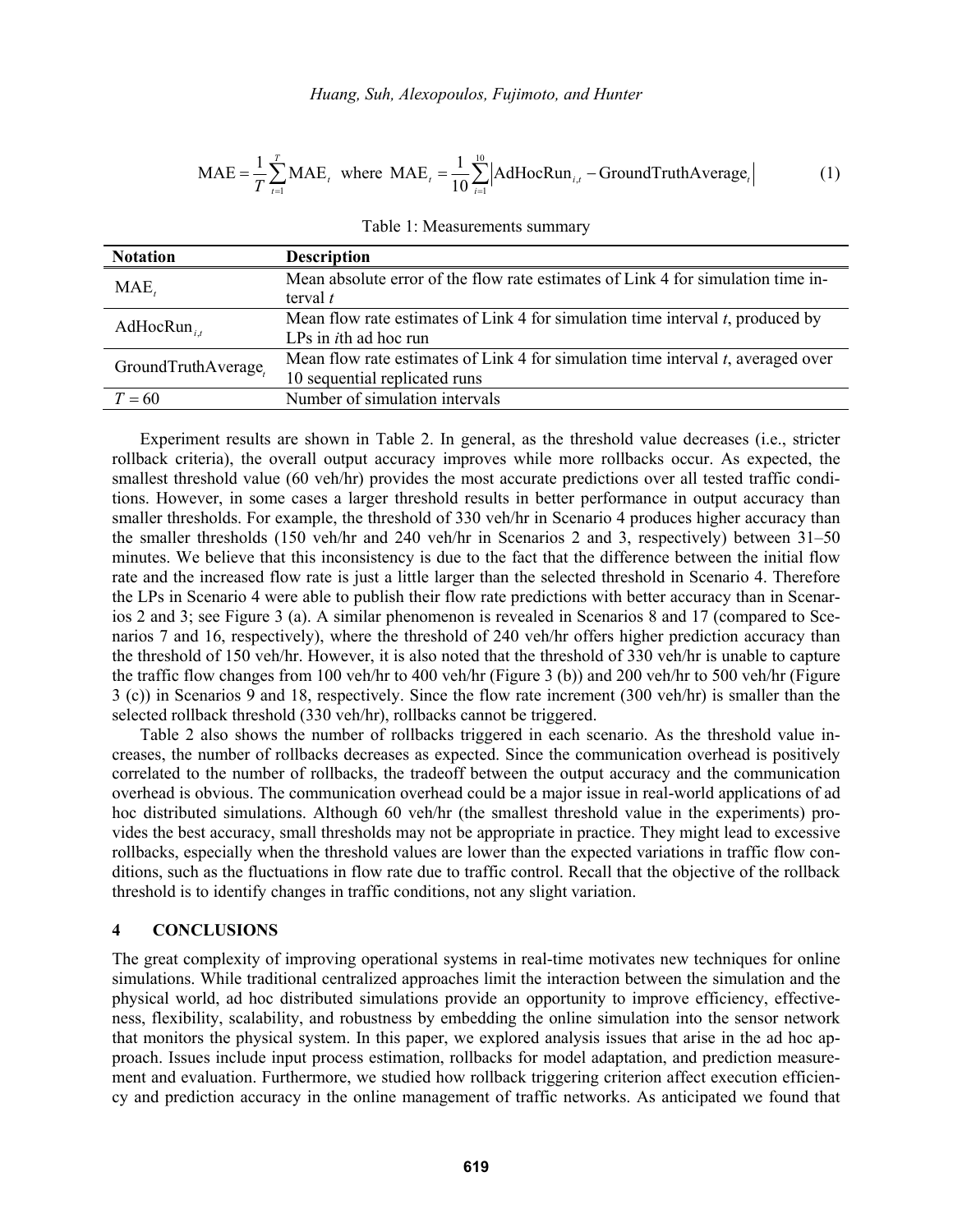more stringent criterion often resulted in better output accuracy but worse efficiency in performance. This study also illustrated some of the tradeoffs that arise in an ad hoc distributed simulation as functions of the system parameters.

| Scenario<br>ID          |                                    | Increased<br><b>Traffic Flow</b><br>Rate<br>(at 20)<br>minute) | Rollback Threshold     | Mean Absolute Error (veh/hr)         |                                            |                                           |                        |
|-------------------------|------------------------------------|----------------------------------------------------------------|------------------------|--------------------------------------|--------------------------------------------|-------------------------------------------|------------------------|
|                         | Initial<br>Traffic<br>Flow<br>Rate |                                                                |                        | Before<br>Increase<br>$1-20$ minutes | During<br>Increase<br>$21 - 30$<br>minutes | After<br>Increase<br>$31 - 50$<br>minutes | Number of<br>Rollbacks |
| $\mathbf{1}$            |                                    |                                                                | 60 vph (2 veh/cycle)   | 7.1                                  | 22.6                                       | 26.0                                      | 203                    |
| $\overline{2}$          | 100                                | 500                                                            | 150 vph (5 veh/cycle)  | 7.5                                  | 24.2                                       | 41.4                                      | 100                    |
| $\overline{\mathbf{3}}$ |                                    |                                                                | 240 vph (8 veh/cycle)  | 9.2                                  | 35.2                                       | 61.0                                      | 50                     |
| $\overline{4}$          |                                    |                                                                | 330 vph (11 veh/cycle) | 7.2                                  | 38.2                                       | 29.4                                      | 50                     |
| 5                       |                                    |                                                                | 420 vph (14 veh/cycle) | 11.0                                 | 67.6                                       | 323.3                                     | $\mathbf{0}$           |
| 6                       | 100                                |                                                                | 60 vph (2 veh/cycle)   | 9.2                                  | 20.0                                       | 19.9                                      | 151                    |
| $\overline{7}$          |                                    | 400                                                            | 150 vph (5 veh/cycle)  | 9.0                                  | 25.1                                       | 84.3                                      | 65                     |
| 8                       |                                    |                                                                | 240 vph (8 veh/cycle)  | 8.6                                  | 24.6                                       | 20.2                                      | 50                     |
| 9                       |                                    |                                                                | 330 vph (11 veh/cycle) | 11.6                                 | 52.4                                       | 247.6                                     | $\boldsymbol{0}$       |
| 10                      |                                    | 300                                                            | 60 vph (2 veh/cycle)   | 6.6                                  | 22.8                                       | 20.0                                      | 109                    |
| 11                      | 100                                |                                                                | 150 vph (5 veh/cycle)  | 6.8                                  | 26.1                                       | 19.9                                      | 50                     |
| 12                      |                                    |                                                                | 240 vph (8 veh/cycle)  | 5.2                                  | 48.7                                       | 163.2                                     | $\boldsymbol{0}$       |
| 13                      | 100                                | 200                                                            | 60 vph (2 veh/cycle)   | 7.3                                  | 18.9                                       | 22.0                                      | 54                     |
| 14                      |                                    |                                                                | 150 vph (5 veh/cycle)  | 7.0                                  | 28.6                                       | 83.7                                      | $\boldsymbol{0}$       |
| 15                      | 200                                | 500                                                            | 60 vph (2 veh/cycle)   | 10.1                                 | 20.1                                       | 31.6                                      | 135                    |
| 16                      |                                    |                                                                | 150 vph (5 veh/cycle)  | 10.3                                 | 26.7                                       | 60.3                                      | 65                     |
| 17                      |                                    |                                                                | 240 vph (8 veh/cycle)  | 9.8                                  | 35.4                                       | 33.4                                      | 50                     |
| 18                      |                                    |                                                                | 330 vph (11 veh/cycle) | 11.2                                 | 50.7                                       | 239.7                                     | 5                      |
| 19                      | 200                                | 400                                                            | 60 vph (2 veh/cycle)   | 8.8                                  | 17.5                                       | 24.4                                      | 120                    |
| 20                      |                                    |                                                                | 150 vph (5 veh/cycle)  | 7.1                                  | 24.0                                       | 25.1                                      | 50                     |
| 21                      |                                    |                                                                | 240 vph (8 veh/cycle)  | 9.5                                  | 30.7                                       | 164.8                                     | 5                      |
| 22                      | 200                                | 300                                                            | 60 vph (2 veh/cycle)   | 11.3                                 | 26.5                                       | 25.4                                      | 90                     |
| 23                      |                                    |                                                                | 150 vph (5 veh/cycle)  | 14.9                                 | 34.3                                       | 83.3                                      | $\mathbf{0}$           |
| 24                      | 300                                | 500                                                            | 60 vph (2 veh/cycle)   | 12.6                                 | 19.6                                       | 25.7                                      | 215                    |
| 25                      |                                    |                                                                | 150 vph (5 veh/cycle)  | 13.4                                 | 17.8                                       | 28.8                                      | 50                     |
| 26                      |                                    |                                                                | 240 vph (8 veh/cycle)  | 9.7                                  | 21.6                                       | 147.6                                     | 10                     |
| 27                      | 300                                | 400                                                            | 60 vph (2 veh/cycle)   | 9.1                                  | 19.1                                       | 27.7                                      | 75                     |
| 28                      |                                    |                                                                | 150 vph (5 veh/cycle)  | 19.5                                 | 27.6                                       | 82.1                                      | 5                      |
| 29                      | 400                                | 500                                                            | 60 vph (2 veh/cycle)   | 20.5                                 | 21.6                                       | 23.5                                      | 161                    |
| 30                      |                                    |                                                                | 150 vph (5 veh/cycle)  | 17.3                                 | 12.6                                       | 86.7                                      | 5                      |

Table 2: Mean Absolute Error in flow rate of link 4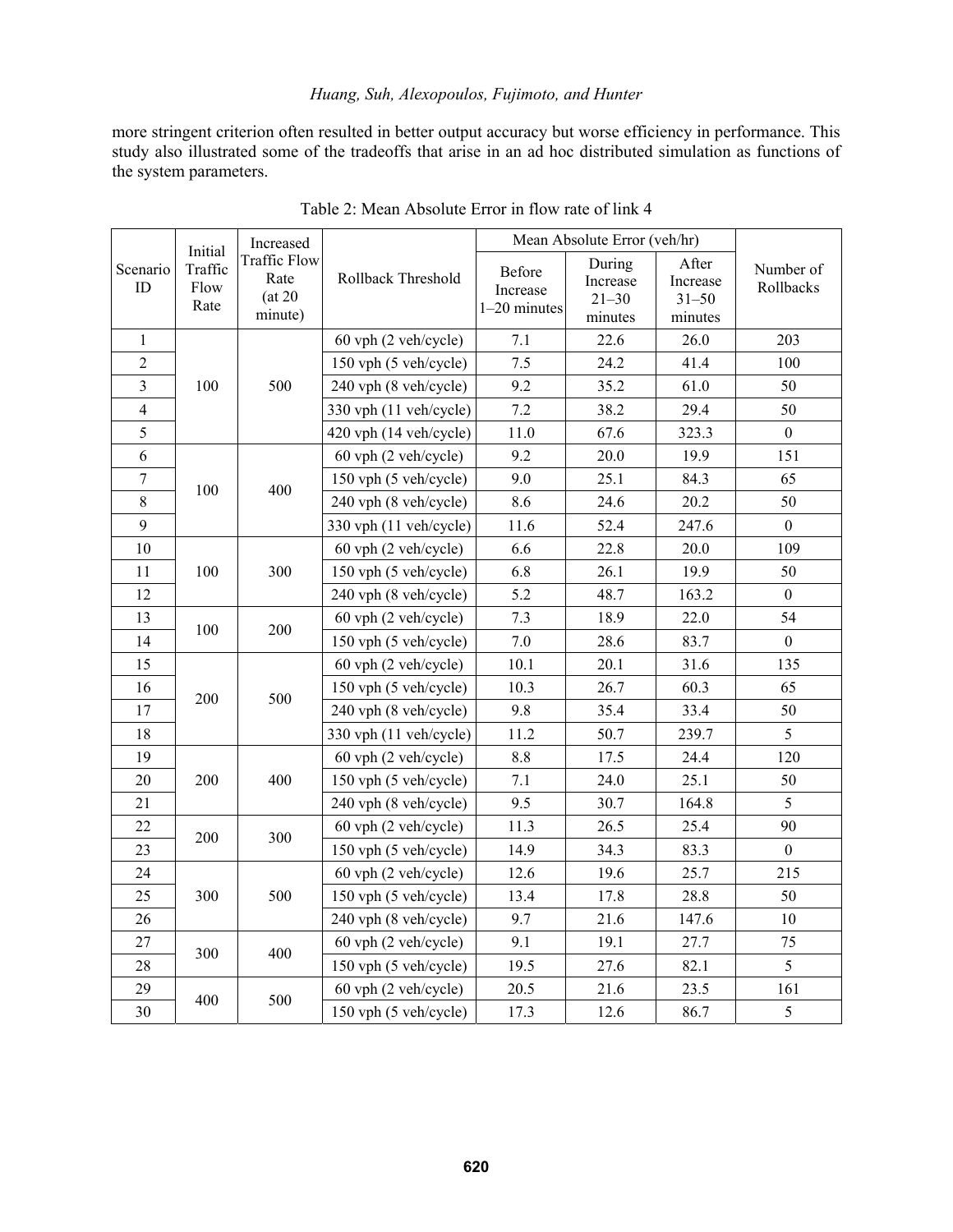

Figure 3: Flow rate estimates of link 4

# **REFERENCES**

- Alexopoulos, C., and D. Goldsman. 2004. "To Batch or Not to Batch?" *ACM Transactions on Modeling and Computer Simulation* 14: 76–114.
- Biller, B., and S. Ghosh. 2006. "Multivariate Input Processes." In *Handbooks in Operations Research and Management Science, Volume 13: Simulation*, edited by S. G. Henderson and B. L. Nelson, 123–153. Amsterdam: Elsevier.
- Chick, S. E. 2006. "Subjective Probability and Bayesian Methodology." In *Handbooks in Operations Research and Management Science, Volume 13: Simulation*, edited by S. G. Henderson and B. L. Nelson, 225–257. Amsterdam: Elsevier.
- Davis, W. J. 1998. "On-line Simulation: Need and Evolving Research Requirements." In *Handbook of Simulation: Principles, Methodology, Advances, Applications, and Practice*, edited by J. Banks, 465– 518. New York: Wiley.
- Devroye, L. 2006. "Nonuniform Random Variate Generation." In *Handbooks in Operations Research and Management Science, Volume 13: Simulation*, edited by S. G. Henderson and B. L. Nelson, 83– 121. Amsterdam: Elsevier.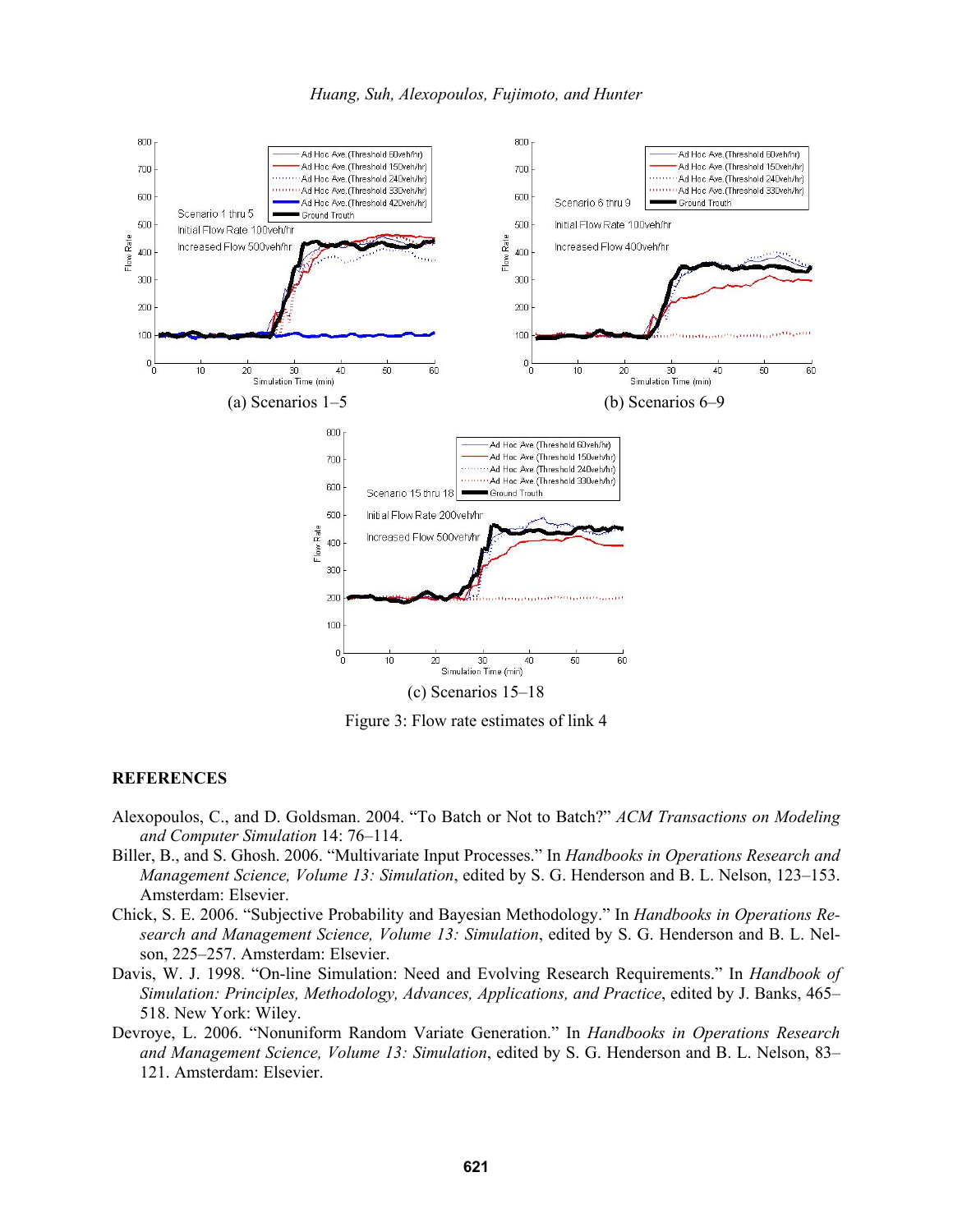- Fujimoto, R., D. Lunceford, E. Page, and A. M. Uhrmacher. 2002. "Grand Challenges for Modeling and Simulation: Dagstuhl Report." Technical Report No. 350, Dagstuhl Seminar No. 02351, Schloss Dagstuhl, Germany.
- Fujimoto, R., M. Hunter, J. Sirichoke, M. Palekar, H. Kim, and W. Suh. 2007. "Ad Hoc Distributed Simulations." In *Proceedings of the 21<sup>st</sup> International Workshop on Principles of Advanced and Distributed Simulation*, 15–24. Washington, District of Columbia: Institute of Electrical and Electronics Engineers Computer Society, Inc.
- Huang, Y.-L., C. Alexopoulos, M. Hunter, and R. M. Fujimoto. 2010. "Ad Hoc Distributed Simulation of Queueing Networks." In *Proceedings of the 24<sup>th</sup> International Workshop on Principles of Advanced and Distributed Simulation*, 57–64. Washington, District of Columbia: Institute of Electrical and Electronics Engineers Computer Society, Inc.
- Huang, Y.-L., C. Alexopoulos, R. Fujimoto, and M. Hunter. 2011. "On the Accuracy of Ad Hoc Distributed Simulations for Open Queueing Network." In *Proceedings of the 25th International Workshop on Principles of Advanced and Distributed Simulation*, 163–168. Washington, District of Columbia: Institute of Electrical and Electronics Engineers Computer Society, Inc.
- Hunter, M., H. K. Kim, W. Suh, R. Fujimoto, J. Sirichoke, and M. Palekar. 2009a. "Ad Hoc Distributed Dynamic Data-driven Simulations of Surface Transportation Systems." *Simulation* 85:243–255.
- Hunter, M., J. Sirichoke, R. Fujimoto, and Y.-L. Huang. 2009b. "Embedded Ad Hoc Distributed Simulation for Transportation System Monitoring and Control." In *Proceedings of the 2009 INFORMS Simulation Society Research Workshop*, edited by L. H. Lee, M. E. Kuhl, J. F. Fowler, and S. Robinson, 13–17. Hanover, MD: INFORMS.
- Kamrani, F., and R. Ayani. 2007. "Using On-line Simulation for Adaptive Path Planning of UAVs." In *Proceedings of the 11th IEEE International Symposium on Distributed Simulation and Real-time Applications*, edited by D. J. Roberts, G. K. Theodoropoulos, and A. E. Saddik, 167–174. Washington, District of Columbia: Institute of Electrical and Electronics Engineers Computer Society, Inc.
- Knight, D., T. Rossman, and Y. Jaluria. 2006. "Evaluation of Fluid-thermal Systems by Dynamic Data Driven Application Systems." In *Proceedings of the 2006 International Conference on Computational Science*, edited by V. N. Alexandrov, G. D. van Albada, P. M. A. Sloot, and J. Dongarra, 473–480. Berlin: Springer Verlag.
- Knight, D., Q. Ma, T. Rossman, and Y. Jaluria. 2007. "Evaluation of Fluid-thermal Systems by Dynamic Data Driven Application Systems – Part II." In *Proceedings of the 2007 International Conference on Computational Science*, edited by Y. Shi, G. D. van Albada, J. Dongarra, and P. M. A. Sloot, 1189– 1196. Berlin: Springer-Verlag.
- Law, A. M. 2007. *Simulation Modeling & Analysis.* 4th ed. New York: McGraw-Hill, Inc.
- Leemis, L. M. 2006. "Arrival Processes, Random Lifetimes and Random Objects." In *Handbooks in Operations Research and Management Science, Volume 13: Simulation*, edited by S. G. Henderson and B. L. Nelson, 155–180. Amsterdam: Elsevier.
- Low, M. Y. H. , K. W. Lye, P. Lendermann, S. J. Turner, R. T. W. Chim, and S. H. Leo. 2005. "An Agent-based Approach for Managing Symbiotic Simulation of Semiconductor Assembly and Test Operation." In *Proceedings of the 4th International Joint Conference on Autonomous Agents and Multiagent Systems*, edited by F. Dignum, V. Dignum, S. Koenig, S. Kraus, M. P. Singh, and M. Wooldridge, 85–92. New York: Association for Computing Machinery, Inc.
- Madey, G. R., G. Szabo, and A.-L. Barabási. 2006. "WIPER: The Integrated Wireless Phone Based Emergency Response System." In *Proceedings of the 2006 International Conference on Computational Science*, edited by V. N. Alexandrov, G. D. van Albada, P. M. A. Sloot, and J. Dongarra, 417– 424. Berlin: Springer-Verlag.
- Madey, G. R., A.-L. Barabási, N. V. Chawla, M. Gonzalez, D. Hachen, B. Lantz, A. Pawling, T. Schoenharl, G. Szabó, P. Wang, and P. Yan. 2007. "Enhanced Situational Awareness: Application of DDDAS Concepts to Emergency and Disaster Management." In *Proceedings of the 2007 Interna-*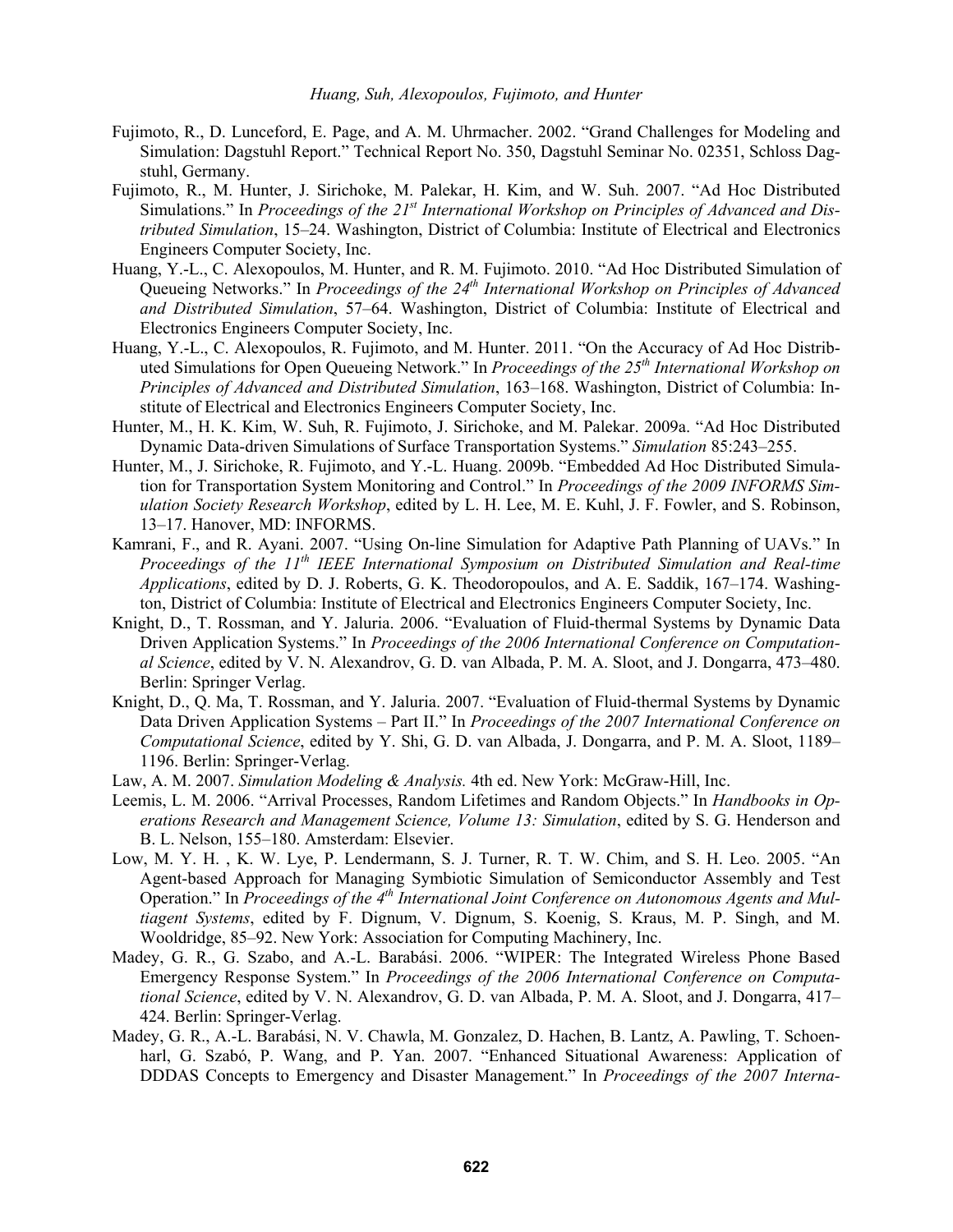*tional Conference on Computational Science*, edited by Y. Shi, G. D. van Albada, J. Dongarra, and P. M. A. Sloot, 1090–1097. Berlin: Springer-Verlag.

- PTV. 2009. VISSIM User Manual 5.10. Karlsruhe, Germany: PTV Planung Transport Verkehr AG.
- Whitt, W. 1982. "Approximating a Point Process by a Renewal Process, I: Two Basic Methods." *Operations Research* 30: 125–147.
- Whitt, W. 1983. "The Queueing Network Analyzer." *The Bell System Technical Journal* 62: 2779–2815.
- Ye, T., H. Kaur, S. Kalyanaraman, and M. Yuksel. 2008. "Large-scale Network Parameter Configuration using an On-line Simulation Framework." *IEEE/ACM Transactions on Networking* 16:777–790.
- Zhao, F., and L. J. Guibas. 2004. *Wireless Sensor Networks: An Information Processing Approach*. Amsterdam: Morgan Kaufman, Inc.
- Zouaoui, F., and J. R. Wilson. 2004. "Accounting for Input-model and Input-parameter Uncertainties in Simulation." *IIE Transactions* 36:1135–1151.

## **AUTHOR BIOGRAPHIES**

**YA-LIN HUANG** is a Ph.D. student in the College of Computing at the Georgia Institute of Technology. She obtained her M.S. degree in Network Engineering and B.S. degree in Computer Science and Information Engineering from National Chiao Tung University in 2007 and 2005, respectively. Her current research focuses on distributed simulations. Her e-mail is huangyl@cc.gatech.edu.

**WONHO SUH** is a Ph.D. student in the School of Civil and Environmental Engineering at the Georgia Institute of Technology. Prior to joining Georgia Tech, he worked as a research engineer for five years at Yooshin Corporation in South Korea. He holds an B.S. and M.S. in Civil Engineering from Seoul National University (1998 & 2000). His current research interest is microscopic traffic simulation. His e-mail is Wonho.Suh@gatech.edu.

**CHRISTOS ALEXOPOULOS** is an Associate Professor in the H. Milton Stewart School of Industrial and Systems Engineering at the Georgia Institute of Technology. He received his B.S. in Mathematics from the Aristotle University in Greece and his Ph.D. in Operations Research from the University of North Carolina. His research interests are in the areas of computer simulation, applied probability, and optimization of stochastic systems. He is an area editor for *ACM Transactions on Modeling and Computer Simulation* and an associate editor for *Networks*. Dr. Alexopoulos has a leadership role in the *Winter Simulation Conference*, having served as proceedings co-editor for the 1995 conference, as associate program chair for the 2006 conference, and as a member of the Board of Directors since 2008, on behalf of the INFORMS Simulation Society. His e-mail is christos@isye.gatech.edu.

**RICHARD FUJIMOTO** is a Regents' Professor and the Chair of the School of Computational Science and Engineering at the Georgia Institute of Technology. He received the Ph.D. and M.S. degrees from the University of California (Berkeley) in 1980 and 1983 (Computer Science and Electrical Engineering) and B.S. degrees from the University of Illinois (Urbana) in 1977 and 1978 (Computer Science and Computer Engineering). His research is concerned with the execution of discrete-event simulation programs on parallel and distributed computing platforms. This research has included work on platforms ranging from mobile distributed computing systems to cluster computers to supercomputers. This work has included several application areas including transportation systems, telecommunication networks, multiprocessor systems, and defense systems. He led the working group that was responsible for defining the time management services for the Department of Defense High Level Architecture (HLA) effort (IEEE Standard 1516). His e-mail is fujimoto@cc.gatech.edu.

**MICHAEL HUNTER** is an Associate Professor at the School of Civil and Environmental Engineering at the Georgia Institute of Technology. His primary teaching and research interests are in transportation op-